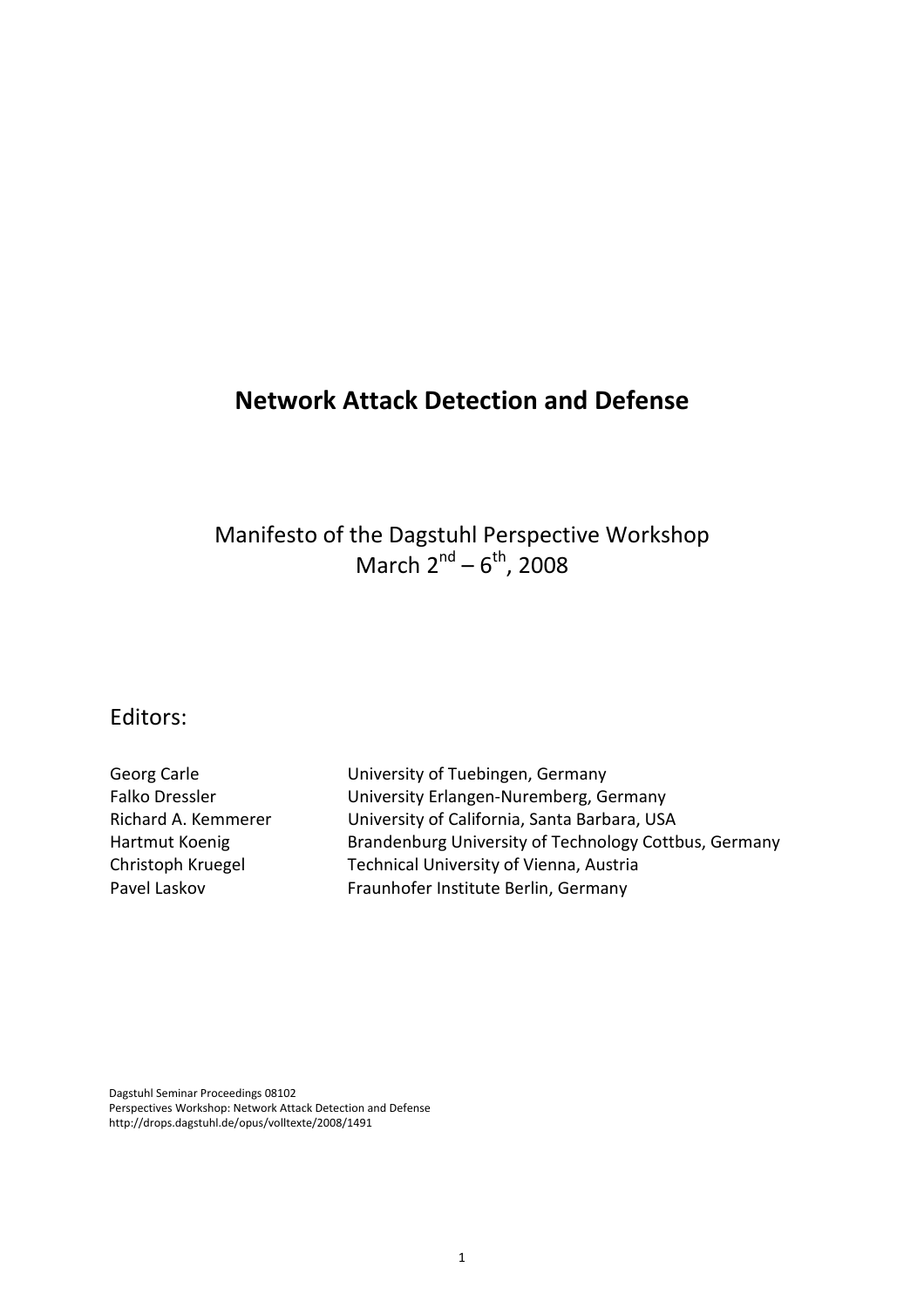## **Table of contents**

# **Executive Summary**

This manifesto is the result of the Perspective Workshop Network Attack Detection and Defense held in Schloss Dagstuhl (Germany) from March  $2^{nd} - 6^{th}$ , 2008. The participants of the workshop represent researchers from Austria, France, Norway, the Switzerland, the United States, and Germany who work actively in the field of intrusion detection and network monitoring. The workshop attendee's opinion was that intrusion detection and flow analysis, which have been developed as complementary approaches for the detection of network attacks, should more strongly combine event detection and correlation techniques to better meet future challenges in future reactive security.

The workshop participants considered various perspectives to envision future network attack detection and defense. The following topics are seen as important in the future: the development of early warning systems, the introduction of situation awareness, the improvement of measurement technology, taxonomy of attacks, the application of intrusion and fraud detection for web services, and anomaly detection.

In order to realize those visions the state of the art, the challenges, and research priorities were identified for each topic by working groups. The outcome of the discussion is summarized in working group papers which are published in the workshop proceedings. The papers were compiled by the editors to this manifesto.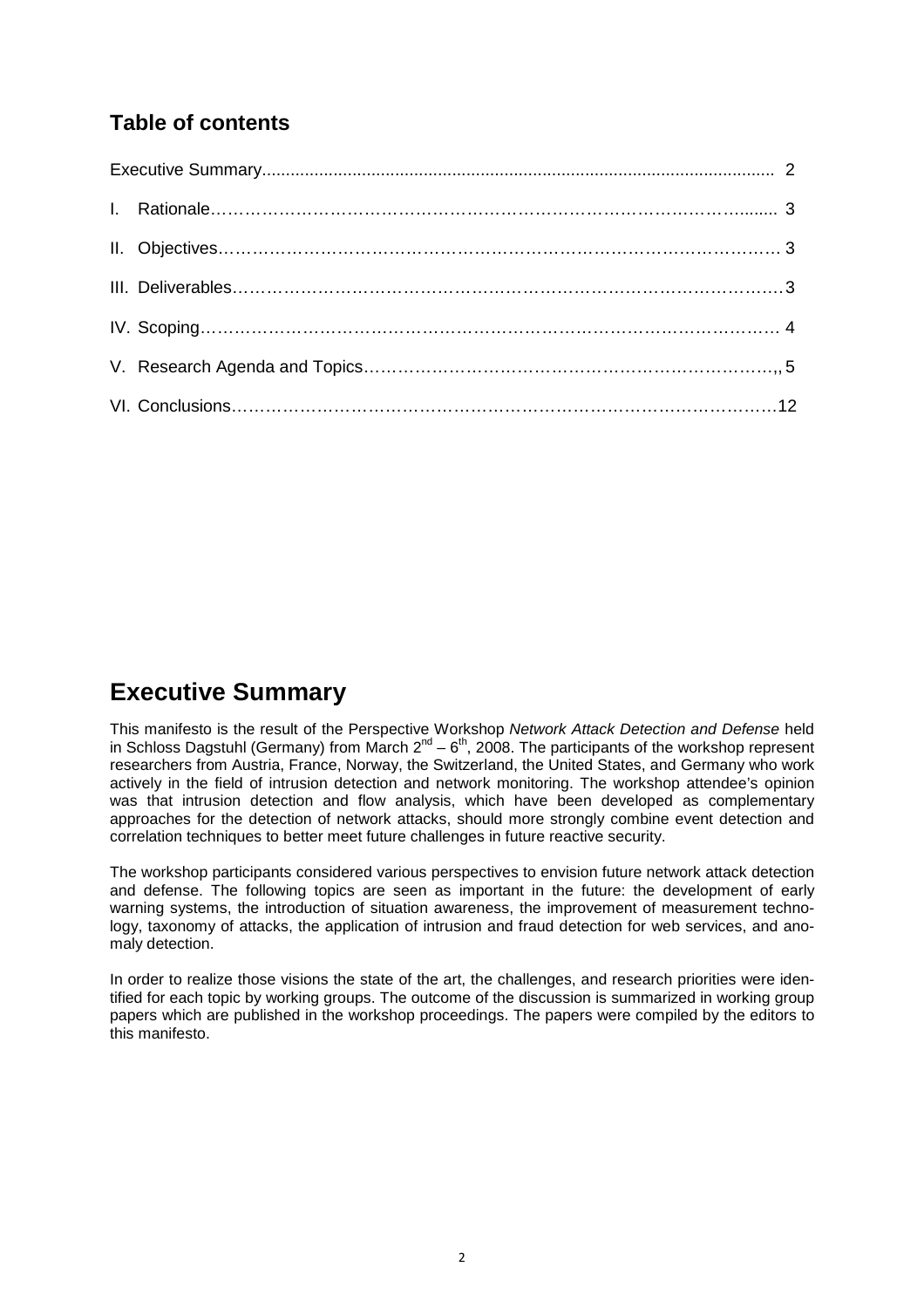# **I. Rationale**

The increasing dependence of human society on information technology (IT) systems requires appropriate measures to cope with their misuse. The growing potential of threats, which make these systems more and more vulnerable, is caused by the complexity of the technologies themselves and by the growing number of individuals that are able to abuse the systems. Subversive insiders, hackers, and terrorists get better and better opportunities for attacks. In industrial countries this concerns both numerous companies and the critical infrastructures, e.g. the health care system, the traffic system, power supply, trade (in particular e-commerce), or the military protection.

Reactive measures comprise beside the classical virus scanner intrusion detection and flow analysis. The development of intrusion detection systems began already in the eighties. Intrusion detection systems possess a prime importance as reactive measures. A wide range of commercial intrusion detection products has been offered meanwhile; especially for misuse detection. The deployment of intrusion detection technology still evokes a lot of unsolved problems. These concern among others the still high false positive rate in practical use, the scalability of the supervised domains, and explanatory power of anomaly-based intrusion indications.

In recent years network monitoring and flow analysis has been developed as a complementary approach for the detection of network attacks. Flow analysis aims at the detection of network anomalies based on traffic measurements. Their importance arose with the increasing appearance of denial of service attacks and worm evasions, which are less efficient to detect with intrusion detection systems. The flow analysis community developed two approaches for high speed data collection: flow monitoring and packet sampling. Flow monitoring aims to collect statistical information about specific portions of the overall network traffic, e.g. information about end-to-end transport layer connections. On the other hand, packet sampling reduces the traffic using explicit filters or statistical sampling algorithms.

# **II. Objectives**

The objective of the Perspective Workshop Network Attack Detection and Defense was to discuss future challenges in reactive security, in particular in intrusion detection and flow analysis. New challenges arise as the functionality of network monitoring, attack detection and mitigation must be suitable for a large variety of attacks, and has to be scalable for high data rates and number of flows. Event correlation techniques can be used to combine results from both worlds. The workshop was the first one devoted to this topic in Dagstuhl. A particular objective of this workshop was to bring together both the intrusion detection and network monitoring communities, which still do their research relatively separated and are organized in different communities (e.g. WGs SIDAR and KUVS in the German Society of Informatics (GI) for reactive security and communication systems, respectively). The seminar was supposed to foster the coordination of the research activities in both communities.

# **III. Deliverables**

The outcome of the workshop is a written manifesto, detailing the open issues and possible research perspectives for the coming 5 -10 years according to the objectives given above. The manifesto was compiled by the editors listed at the front page based on the working group papers. Pavel Laskov kindly added a section on anomaly detection. The seminar participants and the composition of the working groups are listed in the appendix.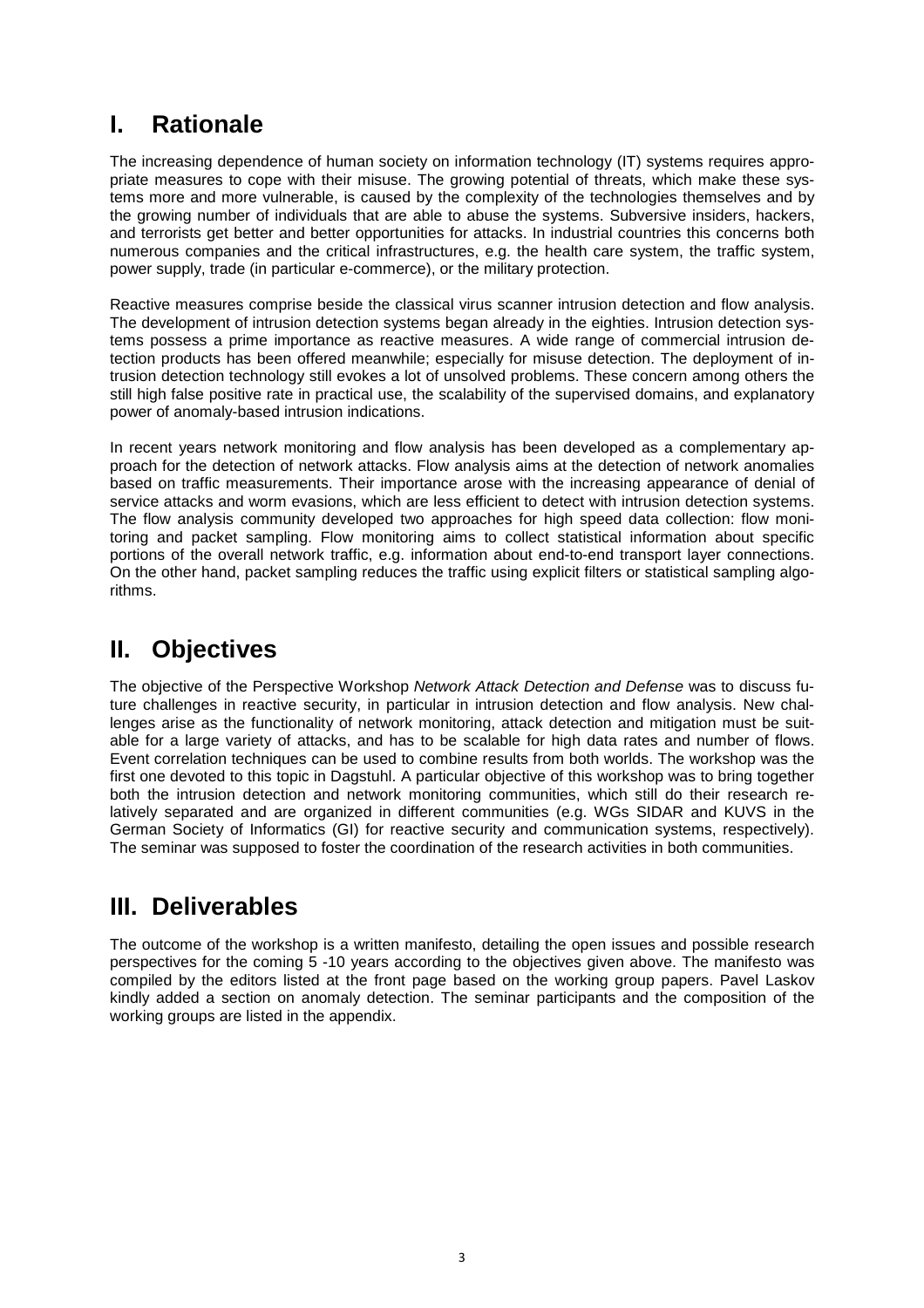# **IV. Scoping**

## Intrusion Detection

The security function intrusion detection deals with the monitoring of IT systems to detect security violations. The decision which activities have to be considered as security violations in a given context is defined by the applied security policy. Two main complementary approaches are applied: anomaly and misuse detection. Anomaly detection aims at the exposure of abnormal system and/or network behavior. It requires a comprehensive set of data describing the normal system and network behavior. Although much research has been done in this area, it is difficult to achieve so that anomaly detection has currently still a limited practical importance. Misuse detection focuses on the (automated) detection of known attacks described by patterns, called *signatures*. These patterns are used to identify an attack in an audit data stream. This approach is applied by the majority of the systems used in practice. Their effectiveness, however, is also still limited. Intrusion detection systems are further classified in network- and host-based systems. Network intrusion detection systems analyze the network traffic to find suspicious attack patterns. They have proven to be robust and are preferably applied in today's commercial products. The development of field proven host-based systems seems to be more difficult. Today's solutions are mostly only able to capture simple attacks, especially by matching single step signatures in audit data streams, which have to be generated by special audit functions after a security relevant event took place.

The successful deployment of intrusion detection systems in practice still has to cope with a number of challenges. One problem is the accuracy of the detection models (such as signatures or specifications). When detection models are overly restrictive, false negatives are possible. This is particularly problematic for misuse detection systems that specify the properties of a particular attack. Here, care must be taken that the properties are not too specific and only valid for a very narrow set of instances of the complete class of attacks. When attack models are overly permissive, on the other hand, they will also match benign traffic. This is often the case with anomaly-based systems. A result of matching benign traffic is a large number of false positives. False positives undermine the trust in the intrusion detection system as they often cause lengthy investigations of valid network traffic. A second problem faced by intrusion detection systems is the large number of alerts that they produce. Network packets are at a very low level, and a single attack scenario run by an adversary (which includes scans, bruteforce attacks against multiple services, etc) can quickly generate hundreds or even thousands of individual packets that match an attack specification. The result is hundreds or thousands of very similar alerts that actually refer to a single root cause. Alert correlation was proposed to infer high-level attack scenarios from a stream of low-level alerts. Unfortunately, the different alert formats and the difficulty of inferring strategies from low-level events make this problem challenging.

The main merit of anomaly-based intrusion detection techniques is their ability to detect previously unknown attacks. One might think that the collective expertise amassed in the computer security community and a sophisticated infrastructure for dissemination of security-related advice (e.g. vulnerability tracking systems and signature database) rule out major outbreaks of "genuinely novel" exploits. Unfortunately, signs are appearing that a wide-scale deployment of efficient tools for obfuscation, mutation, and simple encryption of attacks generate a huge variability of, strictly speaking, only "marginally novel" but nevertheless undetectable with modern signature-based tools attacks. This reality brings anomaly detection back into the limelight of scientific interest.

### Network Monitoring

Network monitoring has become a major building block for various applications in the networking community. Examples range from accounting and charging to attack detection scenarios. The main challenges for network monitoring are the significant bandwidth growth compared to the processing speed of the monitoring probes. Thus, several solutions have been developed that allow reducing the processing requirements for network monitoring and analysis. The primary idea behind all these concepts is to split the monitoring and the subsequent analysis into two independent tasks. Hence, monitoring probes gather and export only the necessary information, keeping the amount of transferred monitoring data at an acceptably low level.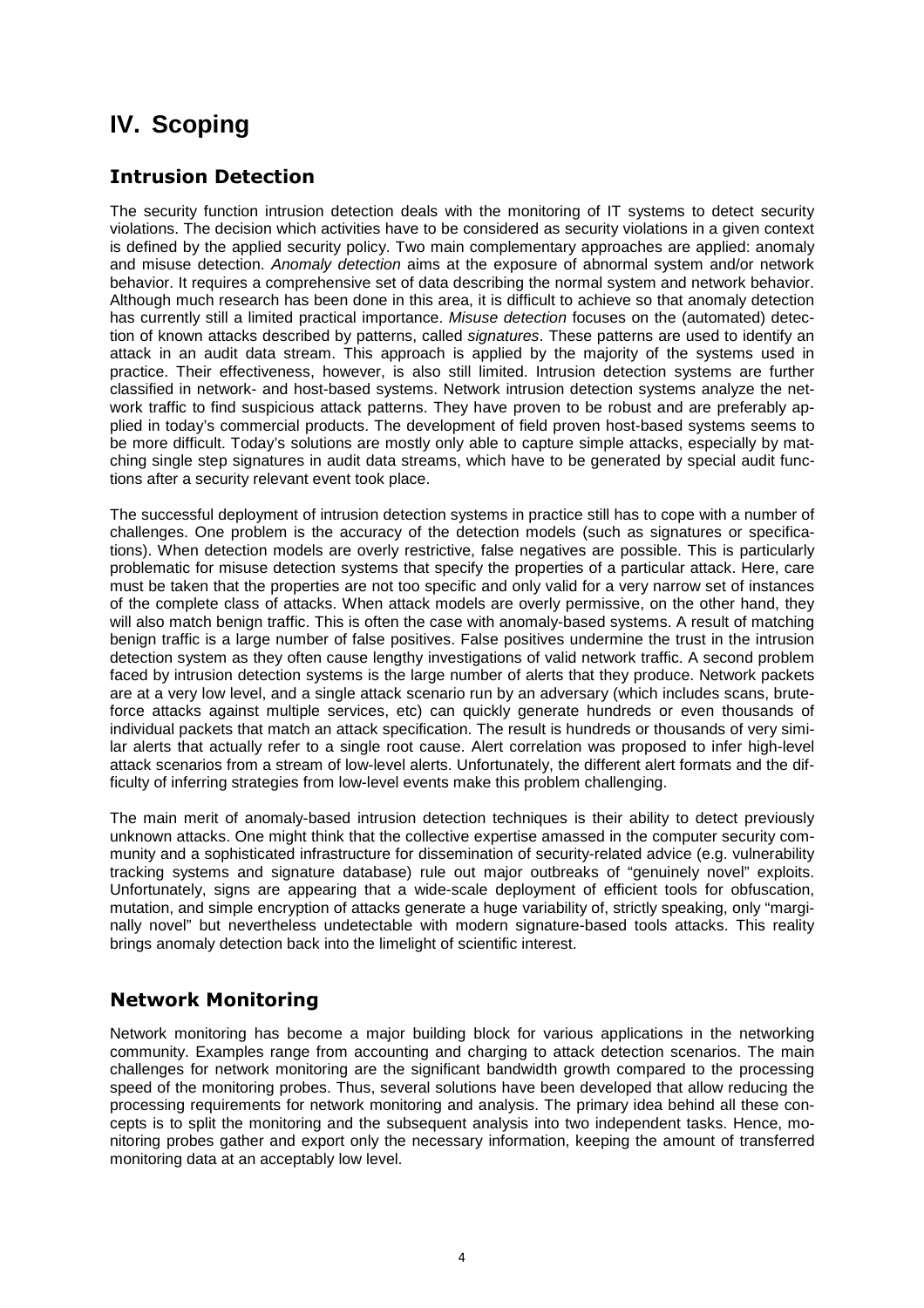The first concept is the concept of flow monitoring. The key idea is to store information about packet flows and the corresponding statistics instead of individual packet information. In this context, a flow is defined as a unidirectional stream of IP packets identified by a common parameters such as the IPfive-tuple (protocol type, source IP address, destination IP address, source port, destination port). Doing this, a single measurement record can contain information of up to several thousand packets. For transmission of monitoring data to a remote analyzer, standard protocols such as Netflow.v9 or IPFIX (IP flow information export) have been developed.

In some kinds of analyses such as intrusion detection, flow statistics do not provide sufficient information about the monitored traffic. Although flow statistics may be used for anomaly detection, signature-based detection schemes usually work on the packet payload which is not contained in the flow records. Therefore, the applicability of flow accounting for intrusion detection is limited. To support the selection of single but complete packets and transporting them to an analyzer, packet sampling techniques were developed. They allow the selection of individual packets on the basis of filters and samplers. While filters are used for deterministic packet selection based on matching fields in the IP header, samplers select packets using a given sampling algorithm. The selected packets can be exported to the analyzer using the PSAMP protocol.

# **V. Research Agenda and Topics**

This section presents the visions and research requirements, as seen by the workshop participants, to improve the quality and effectiveness of network attack detection and defense in the next years. They are the result of multiple discussions during the workshop as well as the outcome of separate working groups formed during the workshop. The following topics were discussed in the working groups:

- Early Warning Systems
- **Situation Awareness**
- Attack Taxonomy
- Measurement Requirements
- Requirements for Network Monitoring from an IDS Perspective
- Intrusion and Fraud Detection for Web Services

Moreover, a topic Anomaly Detection was added by the editors. This part was written by Pavel Laskov.

## Early Warning Systems

Recently the interest in *Early Warning Systems* arose that inform about suspicious activities in the monitored system or network. Early warning systems aim at detecting unclassified but potentially harmful system behavior based on preliminary indications. They are considered complementary to intrusion detection systems. Both kinds of systems try to detect, identify and react before possible damage occurs and contribute to an integrated and aggregated situation report. A particular emphasis of early warning systems is to establish hypotheses and predictions as well as to generate advises in still not completely understood situations. Thus the term early has two meanings: a) to start early in time aiming to minimize damage, and b) to process uncertain and incomplete information.

We see an early warning system consisting of the following process chain:

- 1. observation of system behavior,
- 2. pre-classification in order to concentrate on relevant observations,
- 3. learning a suitable classification framework,
- 4. applying the learned classification framework on actual observations and evaluation of current system behavior, and
- 5. triggering appropriate countermeasures.

This process chain is meant as a continuously working pipeline with feedback to adjust preceding steps.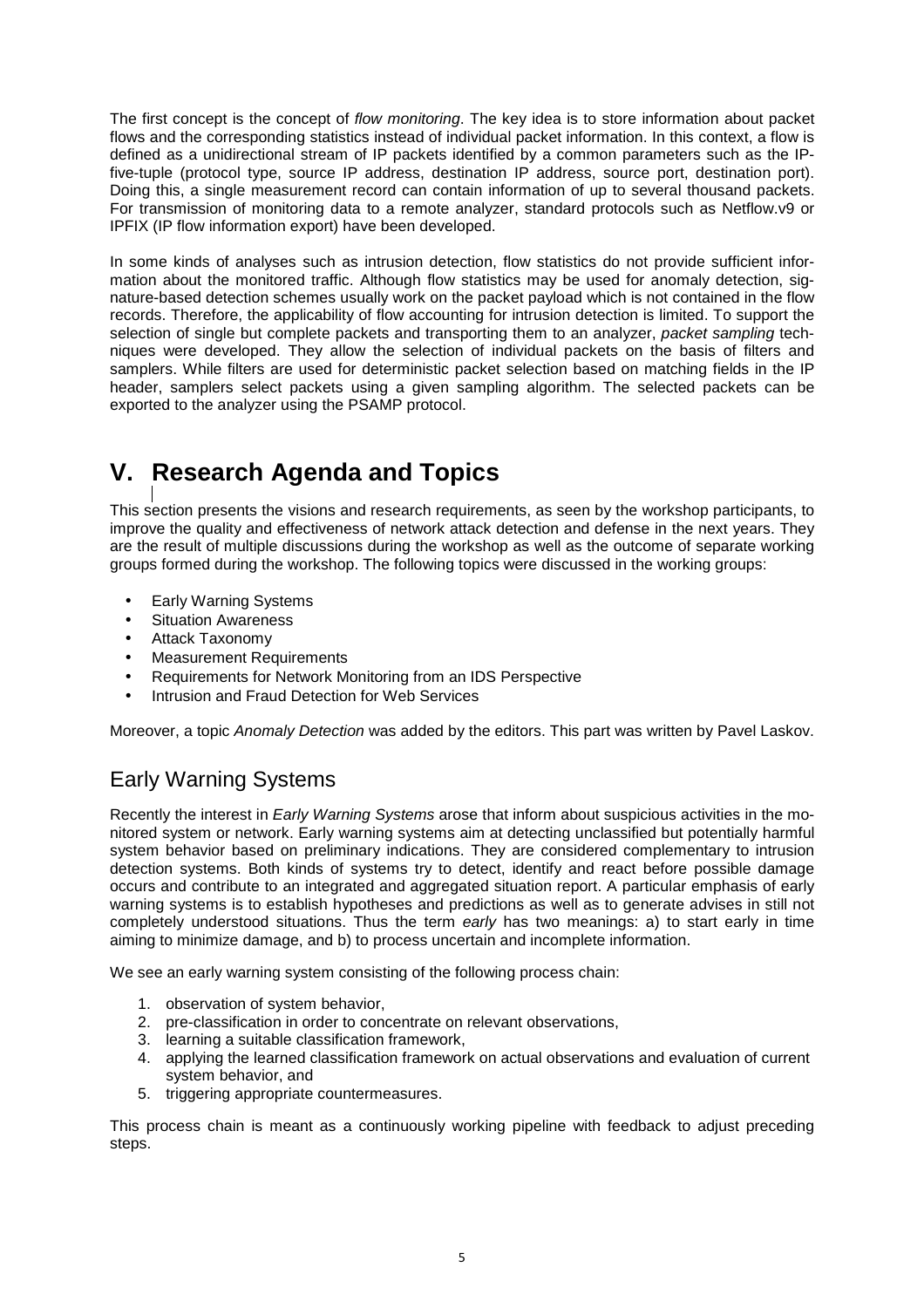#### **State-of-the-Art**

For each step of the process, first proposals are known to the community, but the process chain has not been studied yet and needs future research.

#### **Challenges**

In order to implement the early warning process a number of challenges have to be addressed. An early warning system has to deal with still unclassified not well-understood but potentially harmful system behavior. Further, a set of countermeasures must be defined which have to be appropriately customized and initiated in order to detect and prevent a threat. Since effective early warning can only be realized by a cooperative approach, the different interests of all involved parties have to be considered. Moreover, non-technical challenges include the establishment of trust relations among parties participating in the early warning system as well as compliance with legislation. How to motivate parties to contribute to an early warning system and what are suitable business models to operate and maintain such a system are additional open questions.

The challenges of early warning systems require the cooperation of different communities especially that of network measurement, machine learning, intrusion detection, and information engineering.

#### Situation Awareness

The impact of security events on a mission can be understood only if cyber situation awareness is achieved. That is, the infrastructure security officer has to be aware of what is happening in the protected environment, and he/she needs to understand how information, events, and possible actions can impact the overall objectives of the mission. Cyber situation awareness allows the security officer to make critical decisions, such as how an attack is affecting the enclave and/or impacting the mission. Given the answers to these questions the security officer can determine the appropriate course of action (COA) to take.

In terms of computer network security and defense, situation awareness (SA) refers to the operational picture that consolidates all available information that is actually needed for identifying attacks and for selecting and applying appropriate countermeasures. In addition to making human beings "situationaware," systems and their implementations must also be made aware.

To get the "big picture," the consolidation of information needs to be performed in an appropriate model that is comprised of resources (or assets), actors, and their inter-dependencies. This model needs to be aligned to the actual mission or high-level objectives of running the computer network and to support different layers of granularity (e.g. from the business process layer of a network operations center's point-of-view down to low-layer configuration information).

#### **State-of-the-Art**

From the IT security community's point-of-view, there have been many different substantial contributions to obtaining common operational pictures of computer networks. Examples include vulnerability management, intrusion detection, security information & event management, and intrusion response modelling and selection metrics. There has also been related work identified in other areas of interest and other research communities: system & network management, IT service management, multi-sensor data fusion, trust modelling, belief modelling and propagation, modelling of military strategies and business processes, and game theory. The current state-of-the art in these areas needs to be further evaluated in order to estimate synergy benefits that can be expected.

#### **Challenges**

One of the biggest challenges in research and deployment is the development of an information consolidating model. There are unsolved questions on how to model assets, actors, and their dependencies, honouring the network's objectives on different abstraction levels.

Even more challenges arise as soon as the necessary information for creating and updating the situation model is not available (e.g., due to missing ability or willingness to share) or *incorrect* (e.g., due to malfunction, misconfiguration, or forgery). Non-available or incorrect information may not only lead to an incomplete operational picture, but also to contradictions that need to be resolved.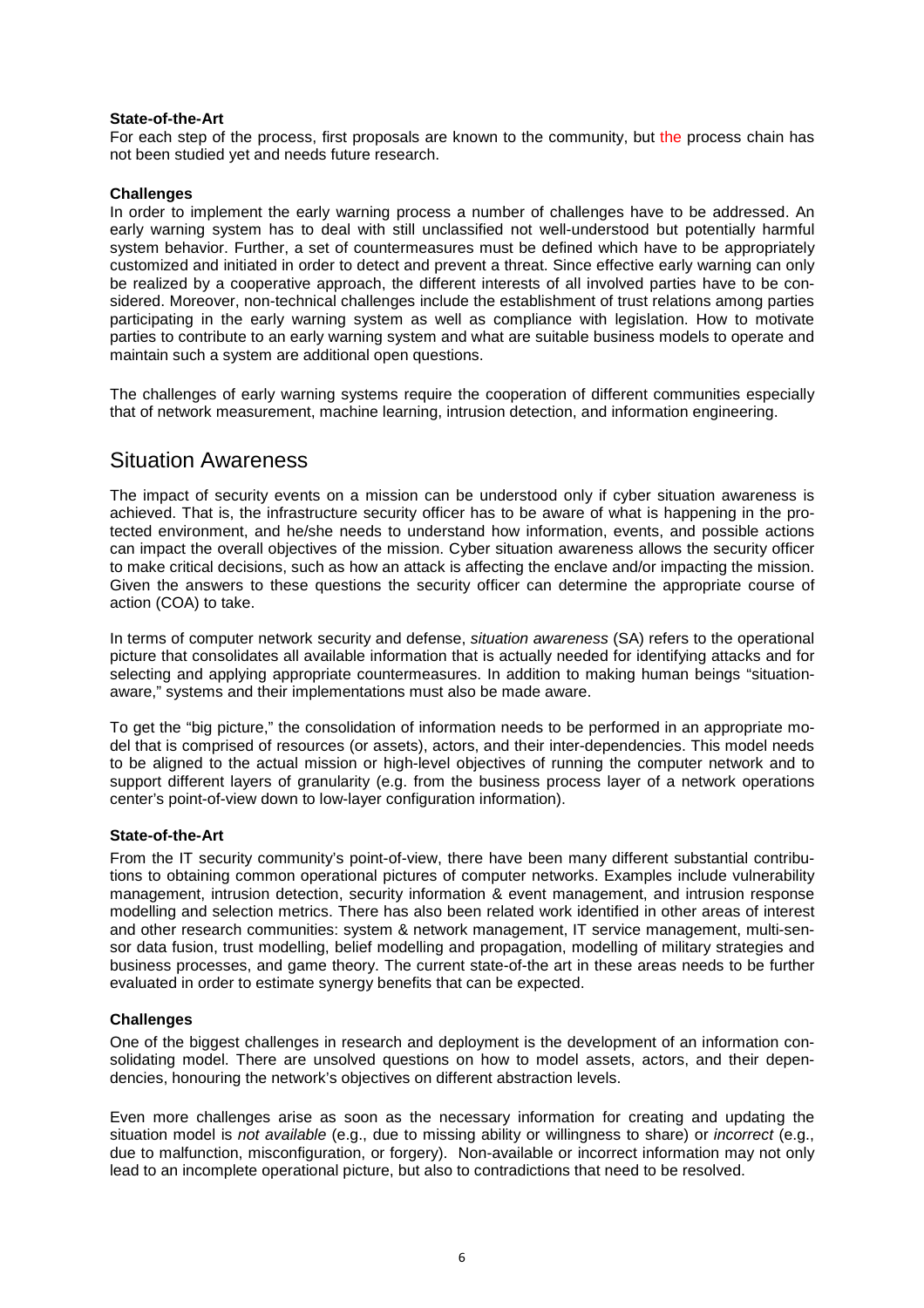Another challenge is how to formulate hypotheses or predictions about detected phenomena and their update (support, rejection) in an iterative fashion. Including potential adversaries introduces multiple magnitudes of complexity to the situation awareness model.

Finally, if it becomes feasible to obtain a comprehensive operational picture and reasonably verified hypotheses about adversaries and their intentions, several new challenges are expected to arise concerning how to actually implement SA in tools and systems (e.g. situation-aware IDS).

## Attack Taxonomy

Attack taxonomy attempts to characterize the classes of attacks that can be detected (well) by inspecting network traffic.

#### **State-of-the-Art**

Detecting scan activity in network traffic has attracted a lot of interest in the research community over the last few years. As a result, there are several systems and algorithms that can be used to detect either port scans or to identify worm propagation. Moreover, current traffic monitoring techniques are useful to detect effects of attacks in order to identify hosts that have been compromised. For example, a bot that has been installed by a user because of a social engineering attack or with the help of a successful exploit can be detected by monitoring the network for suspicious behavior: such hosts commonly generate either lots of scan traffic, are suspicious due to a large amount of mails sent via these hosts, or generate lots of DNS queries. All such effects can be easily detected with different traffic monitoring strategies. Finally, current monitoring techniques allow us to detect artifacts of attacks. For example, we can detect common attack tools, ready-made exploits, or worms based on specific signatures in the network traffic.

#### **Challenges**

We identified four major problems that network-based intrusion detection systems are facing: encrypted network traffic, application-level attacks, performance, and evasion attacks.

- 1. An obvious problem in this area is payload inspection of encrypted traffic. Since the networkbased intrusion detection system (NIDS) commonly has no access to the encryption keys, it cannot decrypt the captured data and, therefore, no analysis is possible.
- 2. Traditional attack venues, such as buffer overruns or exploits of input validation errors, have been known for a long time and are widely understood. As a result, a large number of defense mechanisms have been devised. For client-side attacks, however, only a few viable defense solutions have emerged so far. A distinctive feature of these client-side attacks is that security problems often cannot be traced to a particular vulnerability that can be easily fixed. That is, the client's security policy is not obviously and immediately violated. Furthermore, sending of code from server to client becomes more and more common (e.g., AJAX sends JavaScript over the network) and this new interaction model poses further challenges, since a NIDS would need to inspect and verify the code. By monitoring network traffic, such attacks are not easy to identify as they occur at the application-level: the NIDS would need to understand the context of requests and also keep track of the application state. That is, one needs to understand the application logic and try to detect attacks, which is hard even given the current network speed.
- 3. Given the fact that networks are getting faster at a higher pace then processing power is increasing, this is also clearly a problem.
- 4. Finally, traffic blending attacks and similar evasion attacks pose several challenges for NIDS.

To improve the detection capabilities from a network point of view and to cope with future challenges in this area, we developed some recommendations for future work in this area. An application should support a NIDS such that it becomes easier to check for ongoing attacks. This could, for example, be achieved by developing protocols in such a way that the NIDS can verify – without too much overhead  $-$  whether or not a given packet is legitimate.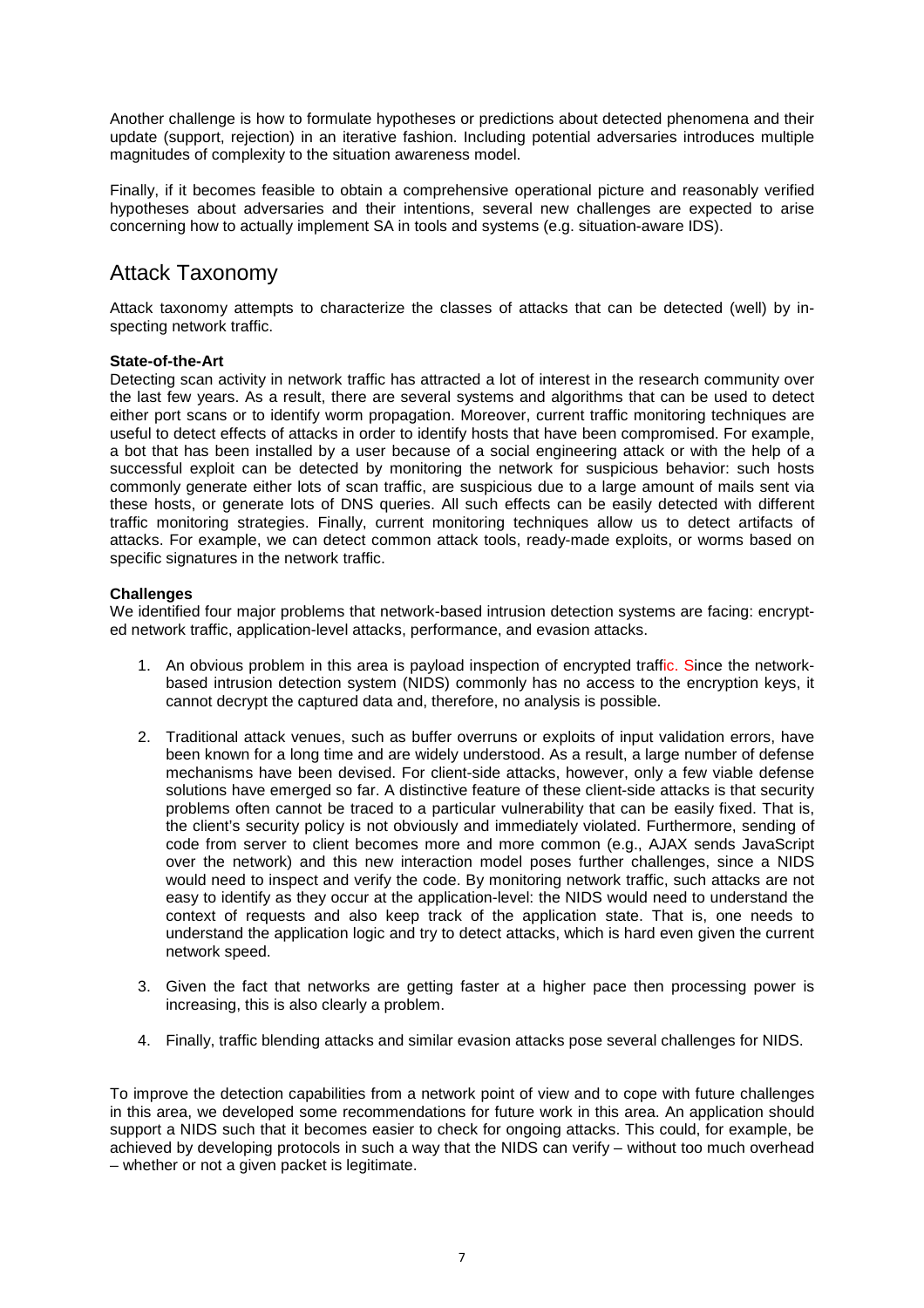We require a deeper analysis and metrics to define the complexity of an attack. Here, we understand the complexity of an attack as the difficulty to see this attack at the network level. In particular, attacks that target application-level flaws could be perfectly legitimate from a network perspective, but might arrive at an unexpected point in time or in an unintended order. These facets should be captured by the proposed complexity metric.

An additional area of future work is behavior based detection of attacks: if we can understand the current, normal configuration of a system, then we can detect deviations from this profile as an attack. To achieve this goal, we need to develop algorithms to understand what operations are normal based on the current configuration (e.g. information about network configuration, running services, clients that make use of these services).

### Measurement Requirements

In recent years network monitoring and flow analysis has been developed as complementary approach for the detection of network attacks. Flow analysis aims at the detection of network anomalies based on traffic measurements. Their importance arose with the increasing appearance of denial of service attacks and worm evasions which are less efficient to detect with intrusion detection systems.

#### **State-of-the-Art**

There are a wide variety of tools available for packet and flow measurement. The MOME database (www.ist-mome.de) lists more than 400 different tools. Configurable measurements are possible to a certain extent. Standardization efforts are in progress (IETF IPPM, IPFIX, PSAMP,etc.).

It is difficult to provide labeled data, i.e. data that is precisely pre-classified, because it is hard to classify data from existing networks in attack/non-attack traffic, i.e., it cannot be decided exactly, whether the traffic includes new attacks or not. On the other hand, it is extremely difficult to generate artificial traces due to the complexity of nowadays networks. Data from honeypots or honeynets may help to collect useful input for training intrusion detection systems.

An ideal measurement system would be the one that captures everything everywhere. With this, attack detection algorithms (e.g. machine learning) could extract the information needed to detect anomalies. Nevertheless, measuring everything everywhere would mean to fully capture each packet at each network node. This is not feasible, especially to not slow down the Internet or to not make its usage much more expensive. Furthermore, current IDS are not capable to handle the high amount of data that would result from full measurements at all nodes.

The main constraints for a measurement system nowadays are:

(1) Resource Limitations

 Measurements are limited to resources that we can afford for network measurements. Limitations apply for processing power, memory and transmission capacity. The situation gets worse in environments with wireless transmission and small mobile devices.

(2) Privacy

 Users have a high interest that their privacy is protected. Capturing flow data and especially packet contents (header, payload) clearly violates this. Anonymization techniques have the disadvantage of removing information which might contradict analysis rules. Providers have an interest that others do not gain knowledge about their network and users. As a consequence getting network traces and sharing of data is extremely difficult nowadays.

#### **Challenges**

In order to cope with resource constraints we should focus on the following topics:

• Resource Management

Methods have to be developed to reduce resource requirements, e.g. by providing improved algorithms for measurement tasks (e.g. for capturing, classification) or by applying smart aggregation and data selection techniques.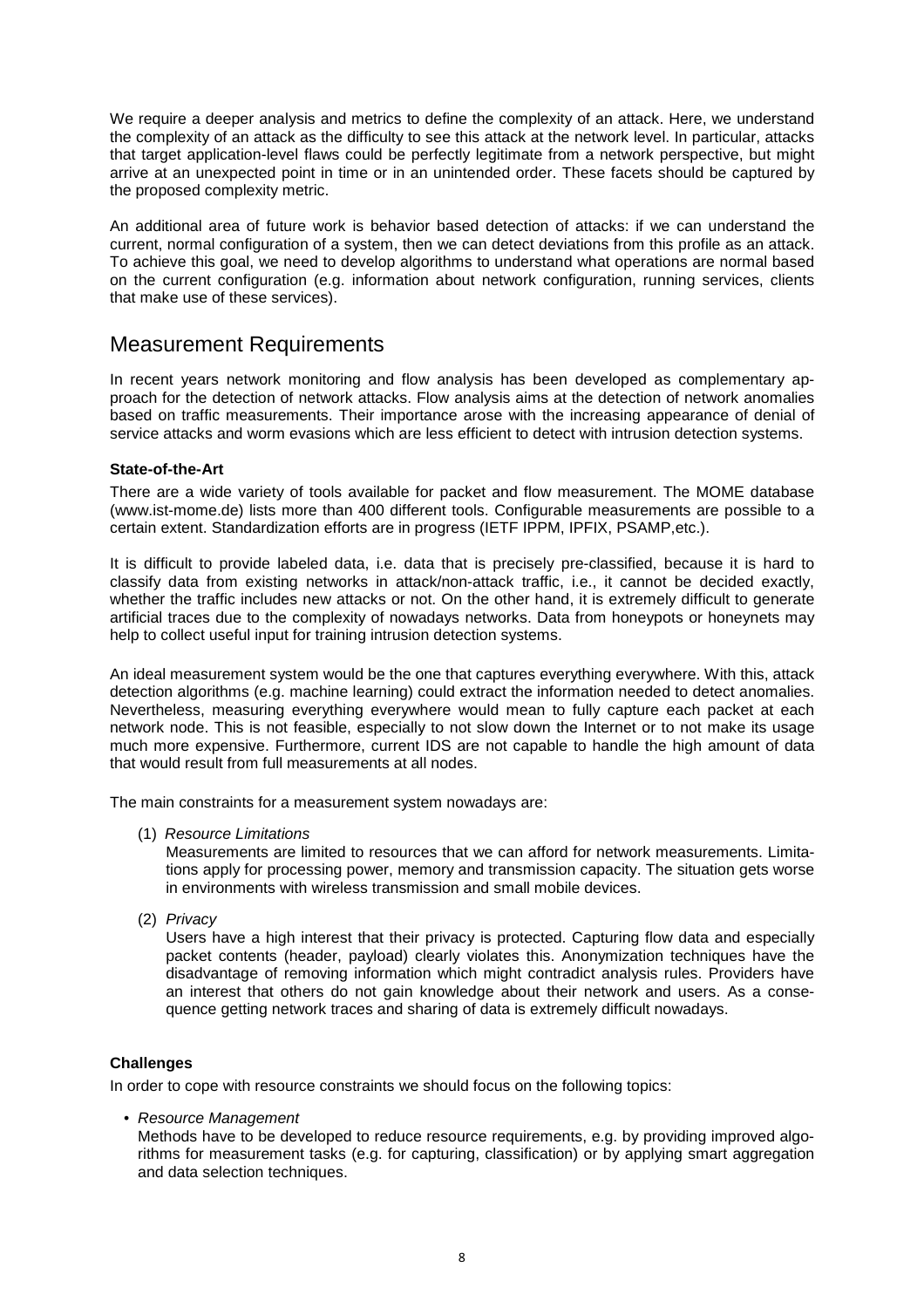• Data Sharing

Reference traces should be provided for the research community, in ideal case labeled data. Network operators should be motivated by incentives to share data. Further standardized measurement methods and result representation should be applied to ensure the comparability of measurement results.

- Privacy-preserving methods Methods have to be developed which provide a trade-off between anonymous information representations and applicable analysis demands.
- Encrypted traffic

 More and more communication is encrypted. Methods have to be developed which meet measurement requirements also for this kind of traffic.

It is further important to gather cross-layer and meta information and associate it with pure measurement results. This includes information about specific events that may influence traffic, measurements from end system and multiple layers.

Moreover, measurement should be an integral part of future network design. A single measurement system for different task (intrusion detection, accounting, SLA validation) should be aspired, since none of the current approaches will meet the various demands sufficiently.

## Requirements for Network Monitoring from an IDS Perspective

Detection of malicious traffic is based on its input data, the information that is coming from networkbased monitoring systems. Best detection rates would only be possible by monitoring all data transferred over all network lines in a distributed network. Monitoring and reporting this amount of data is feasible in neither today's nor will be in future's systems. Later analysis like stateful inspection of the traffic imposes even more processing costs. But only at this level of monitoring and analysis there may be a chance to capture all attacks inside a system. So there needs to be a trade-off between detection success and the processing costs.

#### **State-of-the-Art**

Malicious traffic is mostly generated by compromised systems. Catching attackers during the process of taking over a vulnerable host is complicated, as such attacks only use very low traffic volumes. For higher monitoring data rates, the effects of attacks may be easier monitored like scans for vulnerabilities, large file transfers, or mass spam distribution. Most of these attacks are initiated by script kiddies using downloaded tools, maybe slightly modified. So far, these automated attacks focus on the mass market and do not implement any sophisticated anti-IDS techniques. This fact improves the chance of detecting these attempts dramatically.

Netflow monitoring has become widely accepted as standard to create statistics about network traffic transferred by routers. The IETF defined a protocol to carry flow information over the network called IP flow information export (IPFIX). It includes a standard which allows the transfer of per-packet information like payload data. Standard 5-tuple flow aggregation produces around 8000 flows/s for a 1 GBit/s link. Only few methods are available for mitigating DoS attacks on monitors based on a hash table. In order to enable the processing of high data rates, dynamic reconfiguration of monitors become an issue for attack detection. Currently, only few monitoring systems support seamless reconfiguration without packet losses. To solve the problem in environments with even higher speeds, several methods of packet sampling and filtering are employed.

#### **Challenges**

The location of monitoring systems also poses several unsolved challenges: monitoring and analysis can be run in a combined way on end systems. This way, the attack detection is heavily distributed and would enable full payload inspection, although correlation of the analysis results will be difficult in this solution. The more conventional way of placing monitoring systems on the network backbone implies that high data rates only allow a coarse analysis of the data. Detailed analysis would only be feasible for a portion of the traffic. Therefore, we have to work on methods that find the best balance between the massively distributed case and the more centralized high-speed monitoring approach. Such adaptive monitoring techniques would allow focusing attack detection algorithms on selected suspicious data for more detailed inspection.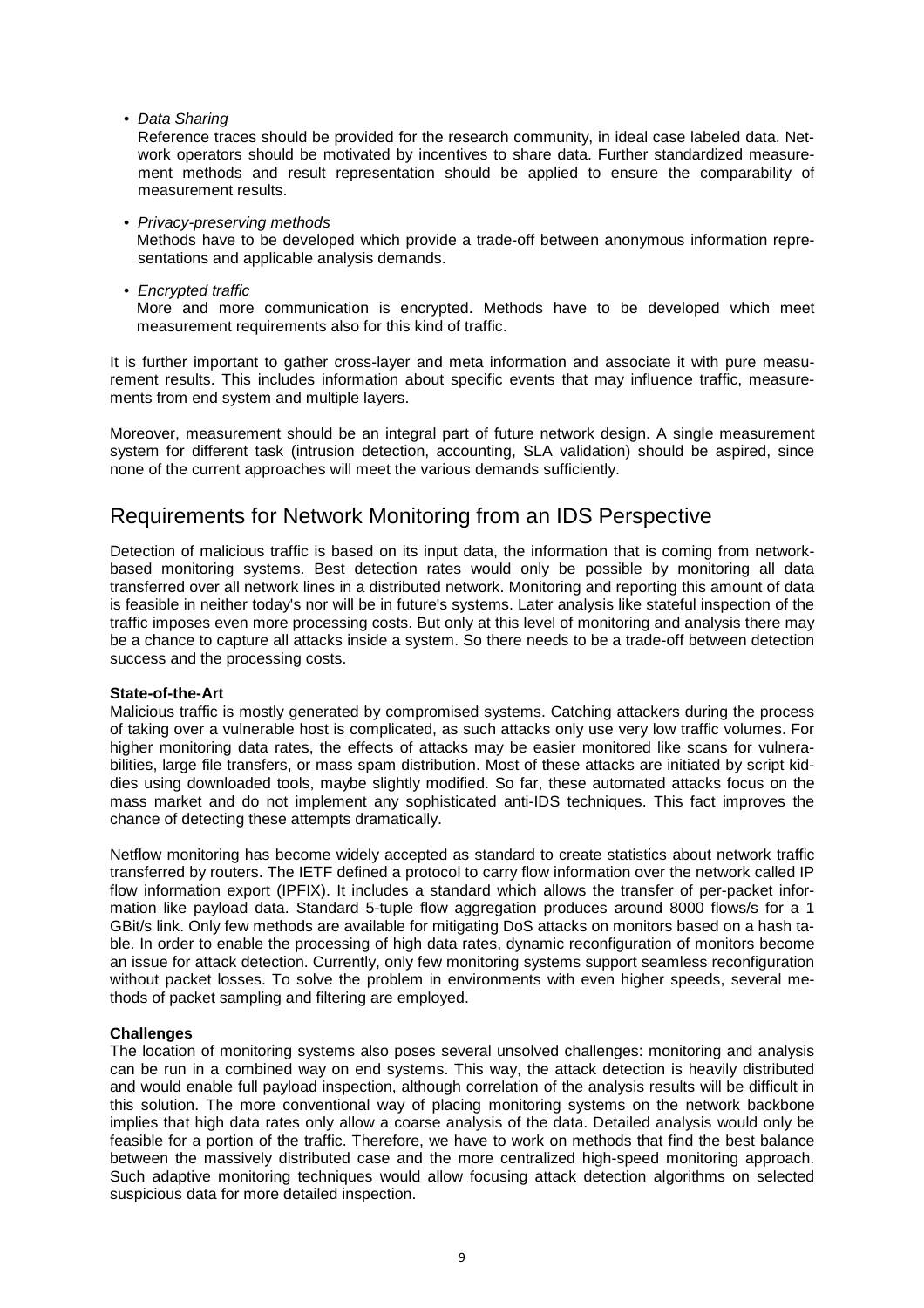For an attacker, it is always easier to avoid detection by coarse grained anomaly-based algorithms compared to detailed inspection. We believe that evasion will always be possible unless detection methods analyze full packet payload data and detect anomalies in the semantic content of the application layer. The tradeoff becomes visible in IP and TCP fragmentation issues: connection reassembly does not offer the speeds required for the data rates that occur in backbone networks.

Flow monitoring and analysis techniques, which are operating only on the header information, are often not sufficient for proper attack detection, especially for misuse detection techniques. A trade-off would be the use of flow data accompanied with payload information, like the first N byte of a stream. This solution would be challenging in terms of high-speed operation, but feasible. In addition, hashes and sampling techniques must be developed that avoid overloading monitors in distributed denial-ofservice attack scenario.

So far we have only considered plain, unencrypted traffic whose payload may be analyzed directly. But current trends in networking show that the amount of encrypted traffic, tunnels and, in general, overlays is increasing. Monitoring this data introduces more problems: Content is obscured and only statistical features may be used for detection of malicious data. Usage of other networks like 3G networks for mobile devices also increases and those offer entire new types of attacks, e.g. power depletion. The structure of these networks is often fundamentally different from the Internet: the operator has complete control over the network. As only little information is available about those networks, we did not include them in our considerations.

In today's Internet protocol architecture the application layer protocol number (i.e. destination port) is meaningless. Furthermore, the specification of lower protocol layers allows "interesting" protocol use like using only one byte of payload per packet. These limitations can be countered in the future: The introduction of a separate control plane which allows application layer protocol checks by lower layer processing entities would lessen this problem. IANA could assign IDs for protocols that have a defined specification also involving lower layer packet structures. An example of this idea could be that a specific data request (e.g. a HTTP request) must lie inside the first one or two packets of the corresponding connection. Connection reassembly would not be needed any more. The challenge for this problem is it to be designed properly without limiting the flexibility of having stacked protocol layers. The first step of starting this development could be the implementation of application layer checks and lower level protocol restrictions in currently used protocols, so that both approaches remain compatible to each other for easy migration. The next step would be the definition of a new clean-slate approach for future protocols.

## Intrusion and Fraud Detection for Web Services

Web services (WS) technology bears the promise to finally bring the power of SOA (Service-oriented Architecture) middleware to the road on a large scale and across organizational domains. Big players such as Google, Amazon, SAP, and IBM have already adopted the technology. European funding agencies are strongly believing and heavily investing into WS-related technological developments and application scenarios. A growing adoption and widespread use of Web services for different application areas can be expected, among them e.g. value added service composition, Web 2.0-enhanced communication systems (e.g. based on Ajax), and focused service offerings from specialized small or medium sized enterprises (SMEs).

#### **State-of-the-Art**

More and more technical aspects of WS technology are being standardized, among them standards for security and policy enforcement. Many research groups directly focus on insufficiencies of the existing standards. However, these standards do neither address the availability of Web services, nor intrusion detection, nor fraud detection. A visible trend in the amount of work invested is the application of formal methods for model driven policy generation and verification. Another cluster of interest revolves around the problem of securing service choreography and orchestration. Finally, a lot of work is seen in the area of authorization modeling and enforcement. As a main conclusion we observe that the overwhelming amount of work addresses threat prevention. Reactive aspects have to date been largely ignored, such as detecting and mitigating attacks and frauds at the service layer of the computing system.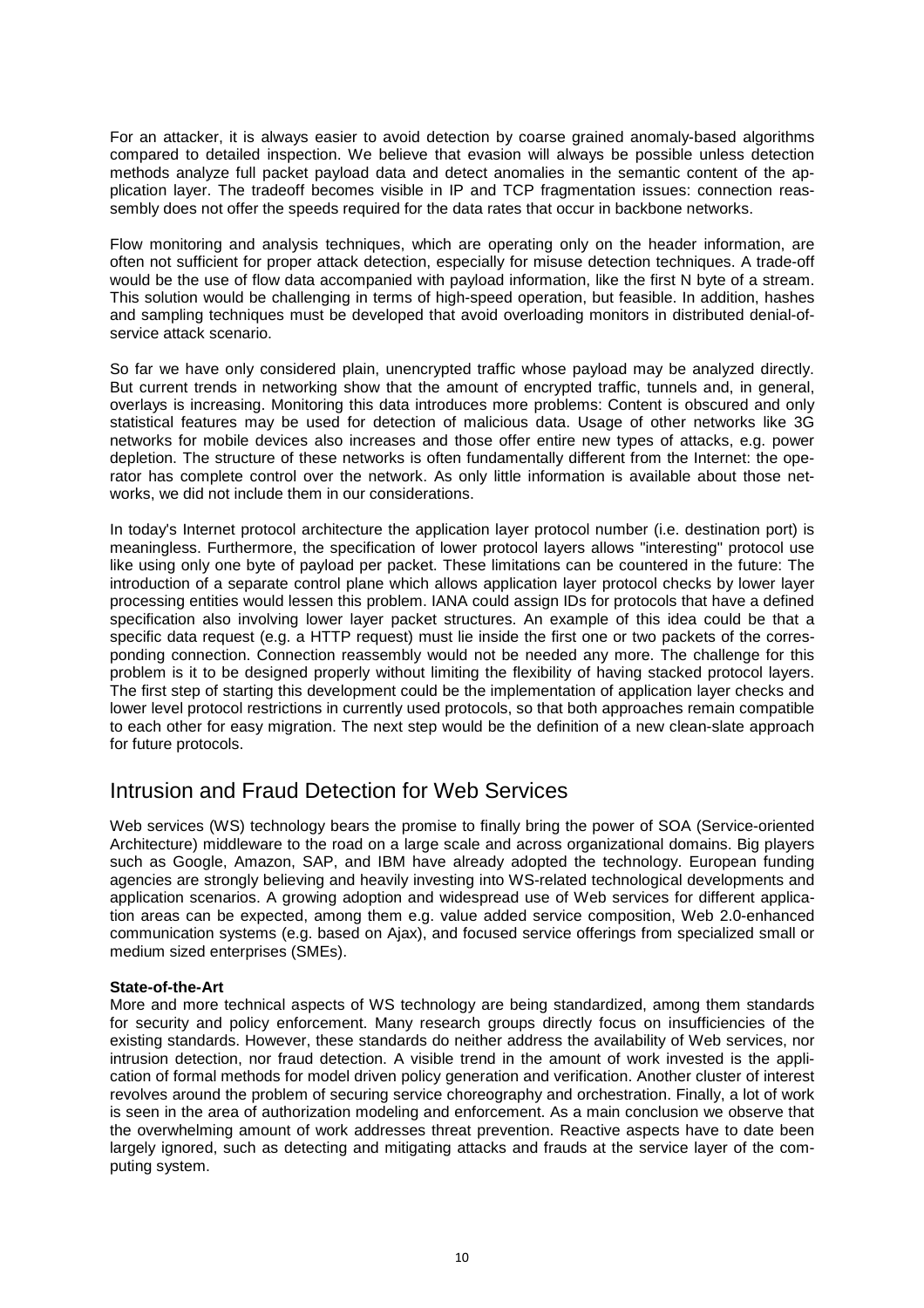#### **Challenges**

Clearly, there is an urgent need for methodologies and tools to counter intrusions and fraud geared towards Web services. We state that this need is urgent even though vulnerabilities of Web services are not yet exploited on a large scale. Analyses of potential attacks against Web services revealed that Web services are very vulnerable especially against DoS attacks [2]. On the other hand, Web services and technology not only open a new window for vulnerabilities; they also offer unprecedented opportunities for the detection of intrusions and fraud. The novel idea we propose is to leverage available formal descriptions of system behavior, such as provided formal interface and policy descriptions, to generate models of acceptable behavior and detect deviations thereof by dedicated security services. Concrete approaches might be:

- Extension of WS policy specifications beyond confidentiality and integrity to enable intrusion and fraud detection,
- Transformations of formal WS descriptions into systems for deviation detection to leverage existing specifications,
- Investigation of existing IDS approaches to re-use available technology for the WS environment,
- Design of methods for the integration of service policies across domains to monitor composite services,
- Development of new efficient XML processing methods and algorithms to counter the effects of resource exhaustion attacks.

Thus, detection is comprehended as a part of the life cycle of Web services, influencing the trust evaluation of services and thereby guiding service selection. As service providers realize that their services are used less frequently as a consequence of lax internal and external security, they may implement better safeguards in order to re-gain the trust of the user community.

### Anomaly Detection

The main idea of modern anomaly detection methods is to build reliable models of normal behavior and detect deviations thereof. The models can be built at a network or host level, or, generally speaking, for any kind of events observed in a system.

#### **State-of-the-Art**

Two main challenges arising in anomaly detection systems are:

- 1. Dealing with contaminated "normal data", and
- 2. Measuring similarity between monitored events.

Both of these challenges have been addressed, although in an abstract way, in the machine learning community. The impact of contamination on normality models can be diminished by regularization, a technique that penalizes overly complex models resulting from trying to accommodate contaminated data. Recently developed similarity-based anomaly detection algorithms offer a possibility to abstract mathematical characterizations of normality behind the notion of similarity. In other words, once a reasonable notion of similarity is defined for pairs of observed events, the algorithms provide a meaningful measure of abnormality.

#### **Challenges**

The application of anomaly detection methods in the realm of network intrusion detection still contains many unsolved challenges. The definition and especially the efficient computation of similarity measures for highly structured events arising from network monitoring are quite nontrivial, especially if a detailed protocol analysis beyond byte sequences is desired. Another serious challenge is dealing with "chaff", unusual but benign events that account for the majority of false alarms. Here some kind of integration of additional knowledge – possibly in the form of small amounts of labeled data – may be necessary. Finally, in order to be recognized in practice anomaly detection has to provide explanations of its predictions to be digested in a wider context of situation awareness.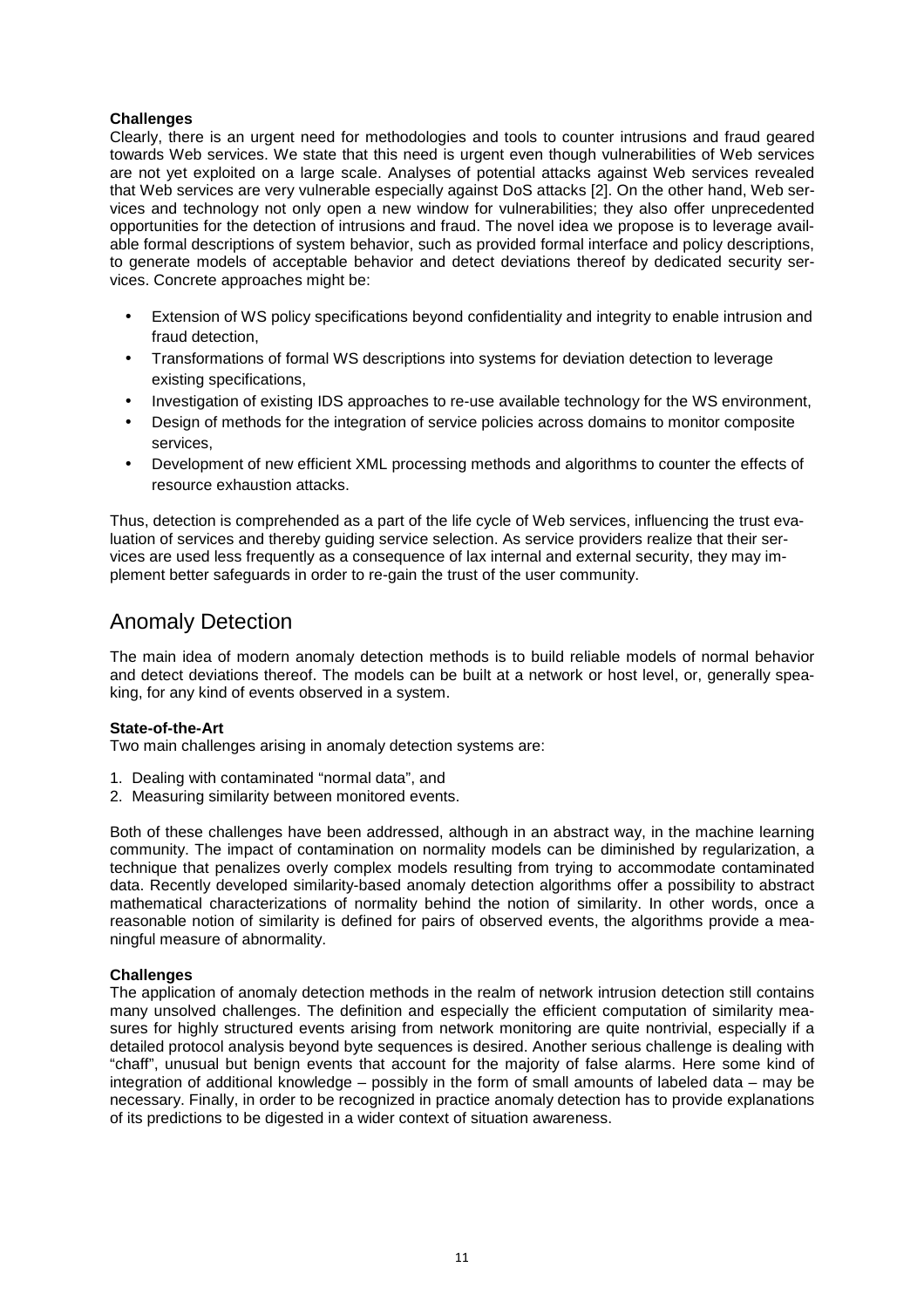# **VI. Conclusions**

The increasing dependence of human society on information technology (IT) systems requires appropriate measures to cope with their misuse. The growing potential of threats, which make these systems more and more vulnerable, is caused by the complexity of the technologies themselves and by the growing number of individuals that are able to abuse the systems. Subversive insiders, hackers, and terrorists get better and better opportunities for attacks. In industrial countries this concerns both numerous companies and the critical infrastructures. A major challenge of modern IT security technologies is to cope with an exploding variability of attacks which stems from a significant commercial motivation behind them.

Reactive measures will prove in future as the most efficient mean to ward off these threats. Intrusion detection and network monitoring as complementary approaches will remain the most important approaches in reactive security. They face new challenges caused by an increasing variety of attacks and rising data rates.

Where is the field going? We can identify the following trends:

- The potential of threats in networked systems will further grow as well as the number of individuals which are able to abuse these systems. Increased efforts in research and society are required to protect critical infrastructures such as the health care system, the traffic system, power supply, trade, military networks and others in industrial countries.
- Reactive measures will further turn out as the most efficient countermeasures to ward off these threats in future. Intrusion detection and network monitoring as complementary approaches will remain the most important approaches in this context..
- A careful analysis is necessary to critically review the attacks that can be captured by inspecting different input sources. For example, certain attacks are easier to identify when analyzing network traffic (e.g., scanning, denial of service). Others are more readily visible at the host (such as application-specific attacks). Thus, the community has to invest research effort in analyzing the available data sources and the attacks that can be detected based on these data sources. This is of increasing importance because the frequency of different types of threats is shifting towards client-side and application-level attacks.
- The success and the acceptance of intrusion detection systems essentially depend on the accurateness and the topicality of the applied signatures. Imprecise signatures heavily confine the detection capability of the systems and lead to false positives or negatives, respectively. In order to improve the accuracy of the analyses more attention should be paid to approaches for the systematic design and validation of signatures and attack models.
- An important factor for the success of reactive measurements is the effort and time that is required to create a signature that captures a novel threat. Clearly, it is necessary to quickly generate and deploy signatures because the increasing automation of attack tools significantly shortens the available response time.
- Careful analysis of evasion mechanisms, deployed to undermine detection, will be needed. Numerous practical tools are currently known for subverting anomaly detection, automatic signature generation, and other monitoring instruments. Development of counter-evasion techniques will require a fundamental re-thinking of many detection methods, for example the ones based on machine learning, in order to cope with a potential adversarial impact.
- Given the fact that many attacks affect a large number of distributed hosts, cooperation between sensors and coordination of response mechanisms is of paramount importance. Thus, we require mechanisms that facilitate the exchange of attack-related data in an efficient manner while protecting the privacy of the actors whose information is concerned. This is particularly relevant when data is exchanged between different organizations. Moreover, the analysis power of intrusion detection can be accelerated or improved by moving operations into the monitoring environment. Such cross-domain optimizations need to be adaptive in terms of network load and attack awareness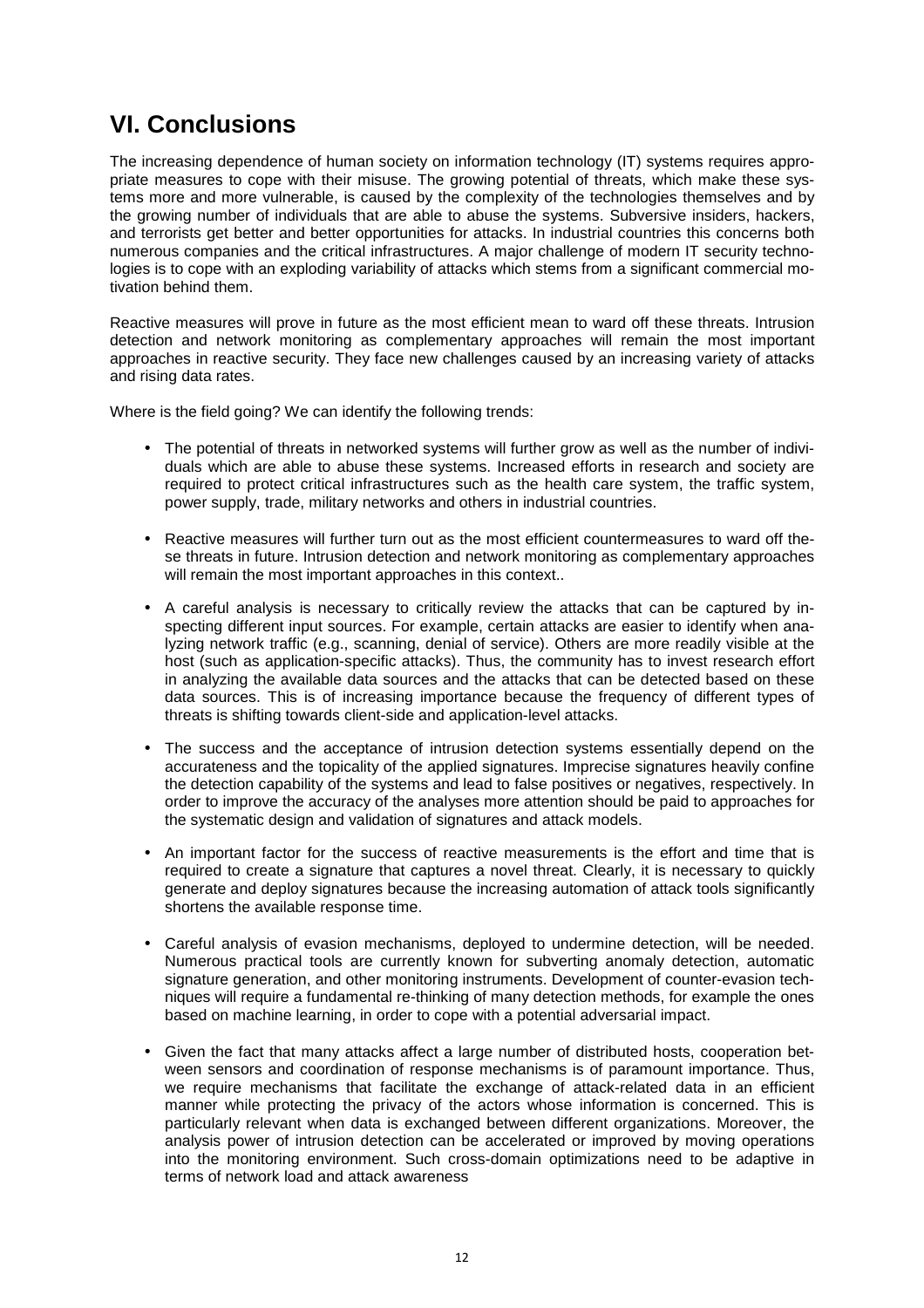The workshop results have demonstrated a growing interest to the problems of reactive security in Germany. As the success of reactive measures strongly depends on a seamless interaction between data acquisition and analysis, there is an urgent need to coordinate the research activities of the network measurement and intrusion detection communities.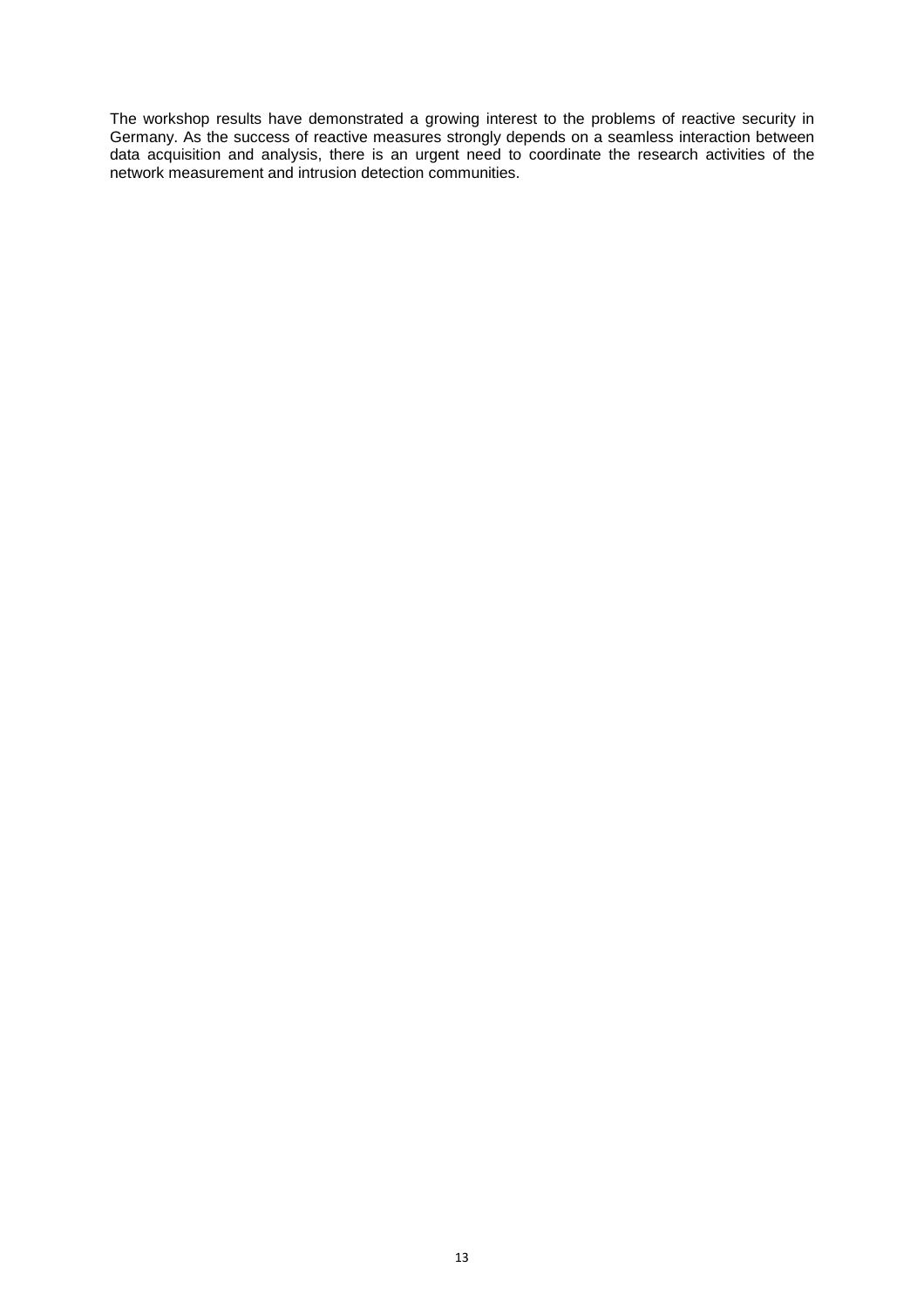# **Appendix A: Workshop Participants List**

| Joachim Biskup, University of Dortmund                                                       | biskup@cs.uni-dortmund.de           |  |  |  |
|----------------------------------------------------------------------------------------------|-------------------------------------|--|--|--|
| Lothar Braun, University of Tuebingen                                                        | braunl@informatik.uni-tuebingen.de  |  |  |  |
| Torsten Braun, University of Bern                                                            | braun@iam.unibe.ch                  |  |  |  |
| Roland Büschkes, RWE AG                                                                      | roland.bueschkes@rwe.com            |  |  |  |
| Georg Carle, University of Tuebingen                                                         | carle@uni-tuebingen.de              |  |  |  |
| Marc Dacier, Institut Eurécom, Sophia-Antipolis Cedex                                        | dacier@eurecom.fr                   |  |  |  |
| Hervé Debar, France Telecom R&D - Caen                                                       | herve.debar@orange-ftgroup.com      |  |  |  |
| Falko Dressler, University of Nueremberg/Erlangen                                            | dressler@informatik.uni-erlangen.de |  |  |  |
| Anja Feldmann, Technical University Berlin                                                   | anja@net.t-labs.tu-berlin.de        |  |  |  |
| Ali Fessi, University of Tuebingen                                                           | fessi@informatik.uni-tuebingen.de   |  |  |  |
| Ulrich Flegel, SAP - Karlsruhe                                                               | ulrich.flegel@sap.com               |  |  |  |
| Dirk Haage, University of Tuebingen                                                          | haage@informatik.uni-tuebingen.de   |  |  |  |
| Peter Herrmann, Univ. of Science & Technology Trondheim<br>herrmann@item.ntnu.no             |                                     |  |  |  |
| Ralph Holz, University of Tuebingen                                                          | holz@informatik.uni-tuebingen.de    |  |  |  |
| Thorsten Holz, University of Mannheim                                                        | thorsten.holz@gmail.com             |  |  |  |
| Bernhard Hämmerli, Acris GmbH, Luzern                                                        | bmhaemmerli@acris.ch                |  |  |  |
| Marko Jahnke, FGAN - Wachtberg                                                               | jahnke@fgan.de                      |  |  |  |
| Richard Kemmerer, Univ. California - Santa Barbara                                           | kemm@cs.ucsb.edu                    |  |  |  |
| Engin Kirda, Technical University of Vienna                                                  | engin@seclab.tuwien.ac.at           |  |  |  |
| Jan Kohlrausch, DFN-CERT Services GmbH                                                       | jan_kohlrausch@gmx.de               |  |  |  |
| Christopher Kruegel, TU Wien                                                                 | chris@cs.ucsb.edu                   |  |  |  |
| Hartmut König, BTU Cottbus                                                                   | koenig@informatik.tu-cottbus.de     |  |  |  |
| Pavel Laskov, Fraunhofer Institute Berlin                                                    | laskov@first.fhg.de                 |  |  |  |
| Tobias Limmer, University of Nueremberg/Erlangen<br>tobias.limmer@informatik.uni-erlangen.de |                                     |  |  |  |
| Norbert Luttenberger, University of Kiel                                                     | nl@informatik.uni-kiel.de           |  |  |  |
| Michael Meier, University of Dortmund                                                        | meier@ls6.cs.uni-dortmund.de        |  |  |  |
| Konrad Rieck, Fraunhofer Institute FIRST Berlin                                              | konrad.rieck@first.fraunhofer.de    |  |  |  |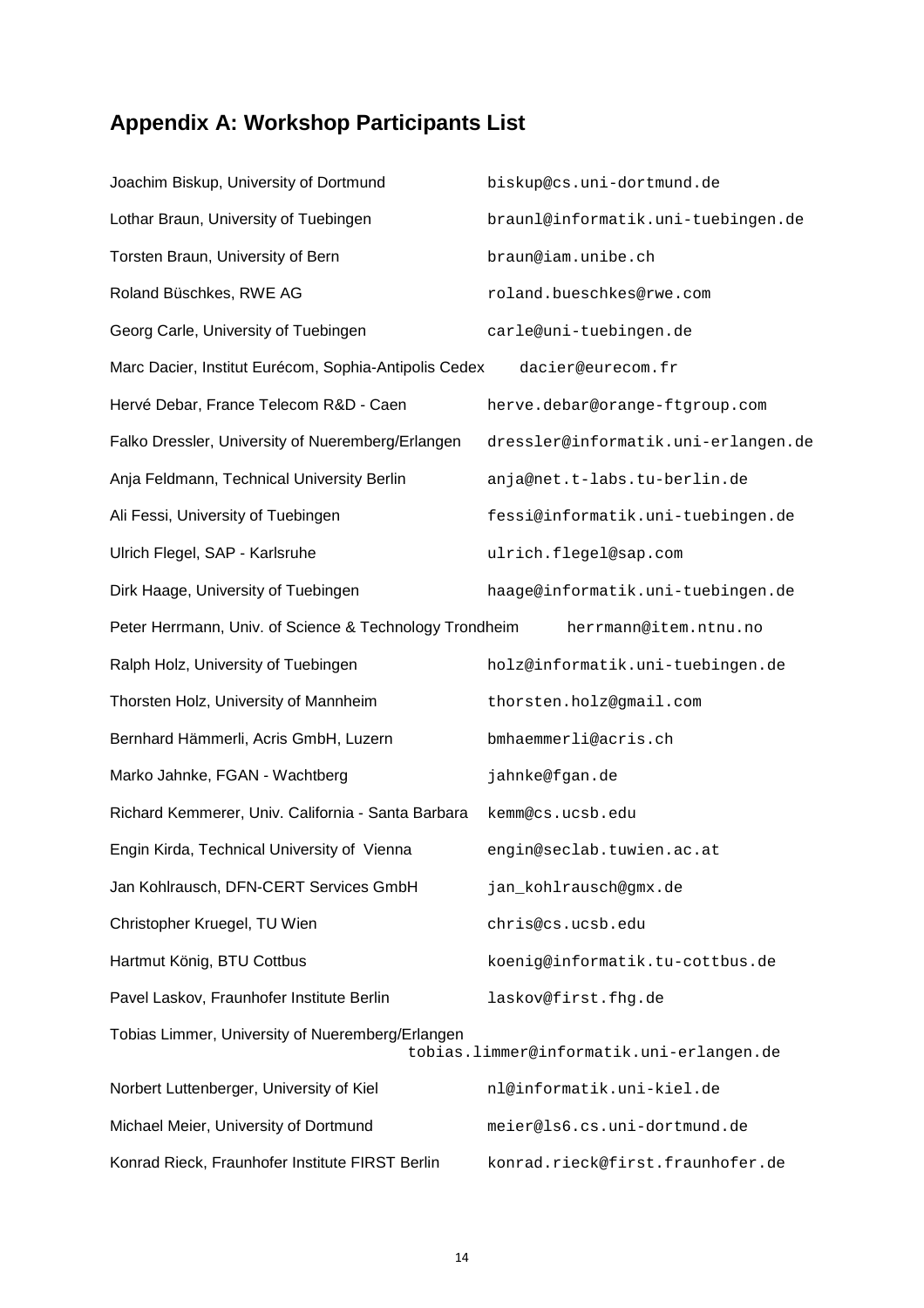| Sebastian Schmerl, Brandenburg University of Technology Cottbus                                | sbs@informatik.tu-cottbus.de    |  |  |
|------------------------------------------------------------------------------------------------|---------------------------------|--|--|
| Radu State, INRIA - Nancy                                                                      | Radu.State@loria.fr             |  |  |
| James P. G. Sterbenz, The Univ. of Kansas - Lawrence<br>jpgs@eecs.ku.edu                       |                                 |  |  |
| Jens Tölle, FGAN/FKIE, Wachtberg - Bonn                                                        | toelle@fqan.de                  |  |  |
| Michael Vogel, Brandenburg University of Technology Cottbus<br>mvogel@informatik.tu-cottbus.de |                                 |  |  |
| Stephen Wolthusen, RHUL - London                                                               | Stephen.Wolthusen@rhul.ac.uk    |  |  |
| Tanja Zseby, Fraunhofer Institute FOKUS Berlin                                                 | tanja.zseby@fokus.fraunhofer.de |  |  |